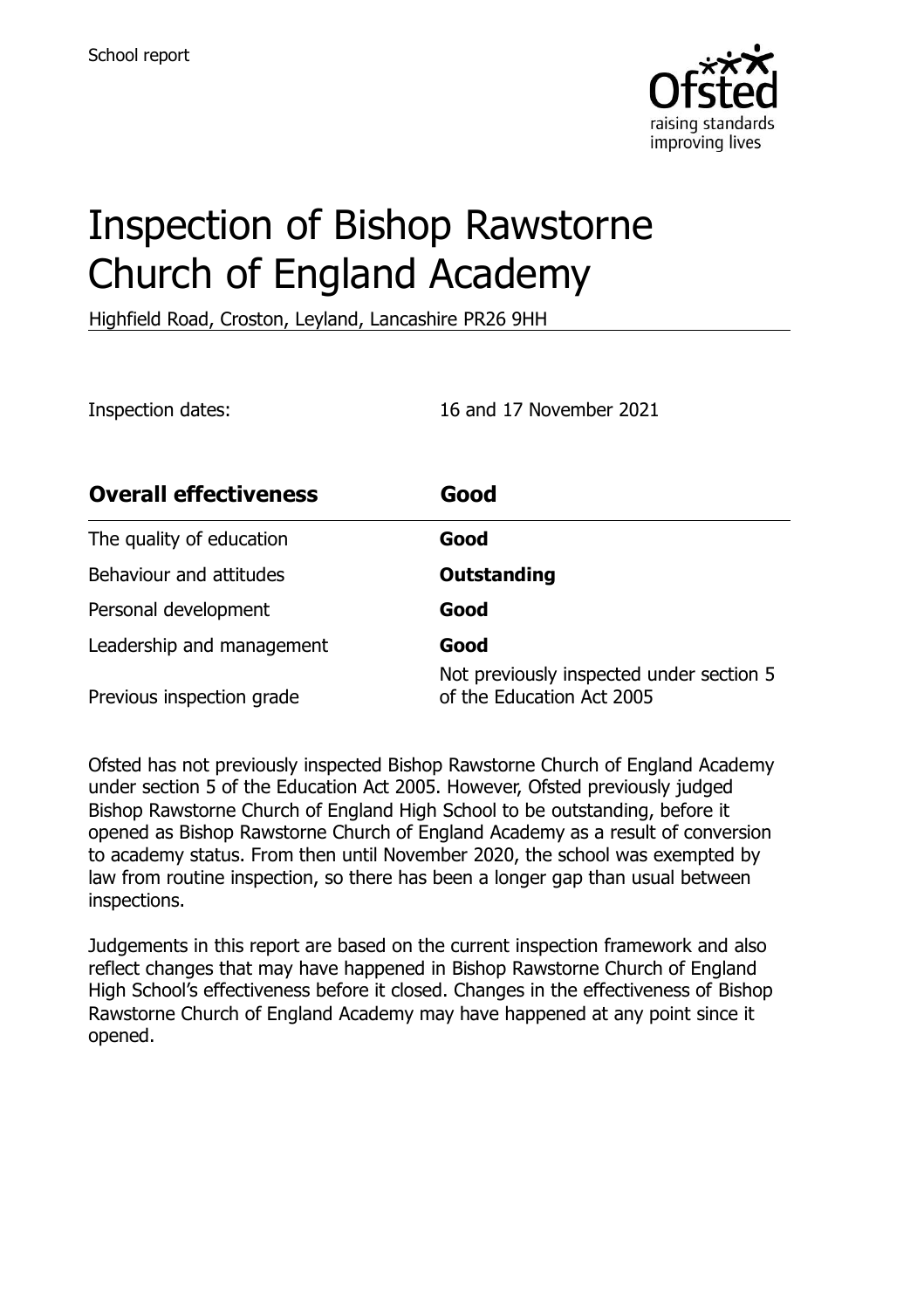

### **What is it like to attend this school?**

Bishop Rawstorne Church of England Academy is an oasis of calm, where pupils are warm and courteous towards one another. Pupils wear their uniform with pride.

Relationships between pupils and staff are built on mutual respect. Pupils said that they appreciate how staff give their time willingly to support them. Pupils are happy and they feel safe.

Pupils are kind. They support each other well. Pupils value the sense of belonging that they feel at school. They respect one another's differences. Pupils were unanimous in their view that any form of bullying or discrimination is not tolerated. Staff deal effectively with any rare incidents of name-calling or bullying.

Teachers have incredibly high expectations of pupils' behaviour. Pupils' conduct is exemplary in lessons and around the site. Pupils engage in their learning exceptionally well. They are conscientious and resilient learners.

Teachers have high aspirations for pupils. Pupils are highly motivated. They relish the academic rigour that teachers expect from them. Pupils, including those with special educational needs and/or disabilities (SEND), achieve well across the curriculum.

Pupils' experiences are enriched through a variety of opportunities that enable them to learn about the real world. Leaders ensure that pupils develop into confident, articulate young people. Pupils take pride in helping in the local community.

#### **What does the school do well and what does it need to do better?**

Leaders and governors are passionate about giving all pupils, including those with SEND, the best possible start in life. Governors successfully hold leaders to account for the quality of education that the school provides.

In key stage 4, pupils choose freely from a wide range of predominantly academic subjects. Over two thirds of pupils study the English Baccalaureate suite of subjects. Pupils at this school flourish by the end of Year 11. Their achievement is strong across the key stage 4 curriculum. Leaders ensure that all pupils leave key stage 4 well prepared for the next stage of their education.

In many subjects in Years 7 to 9, leaders have thought carefully about the knowledge and skills that pupils must learn. In these subjects, leaders' curriculum plans are well organised. Pupils build on prior learning effectively. Pupils explained how teachers help them to know more and do more of each subject. This includes pupils with SEND. Leaders accurately identify these pupils' needs. Teachers are furnished with rich information that equips them to support pupils with SEND well.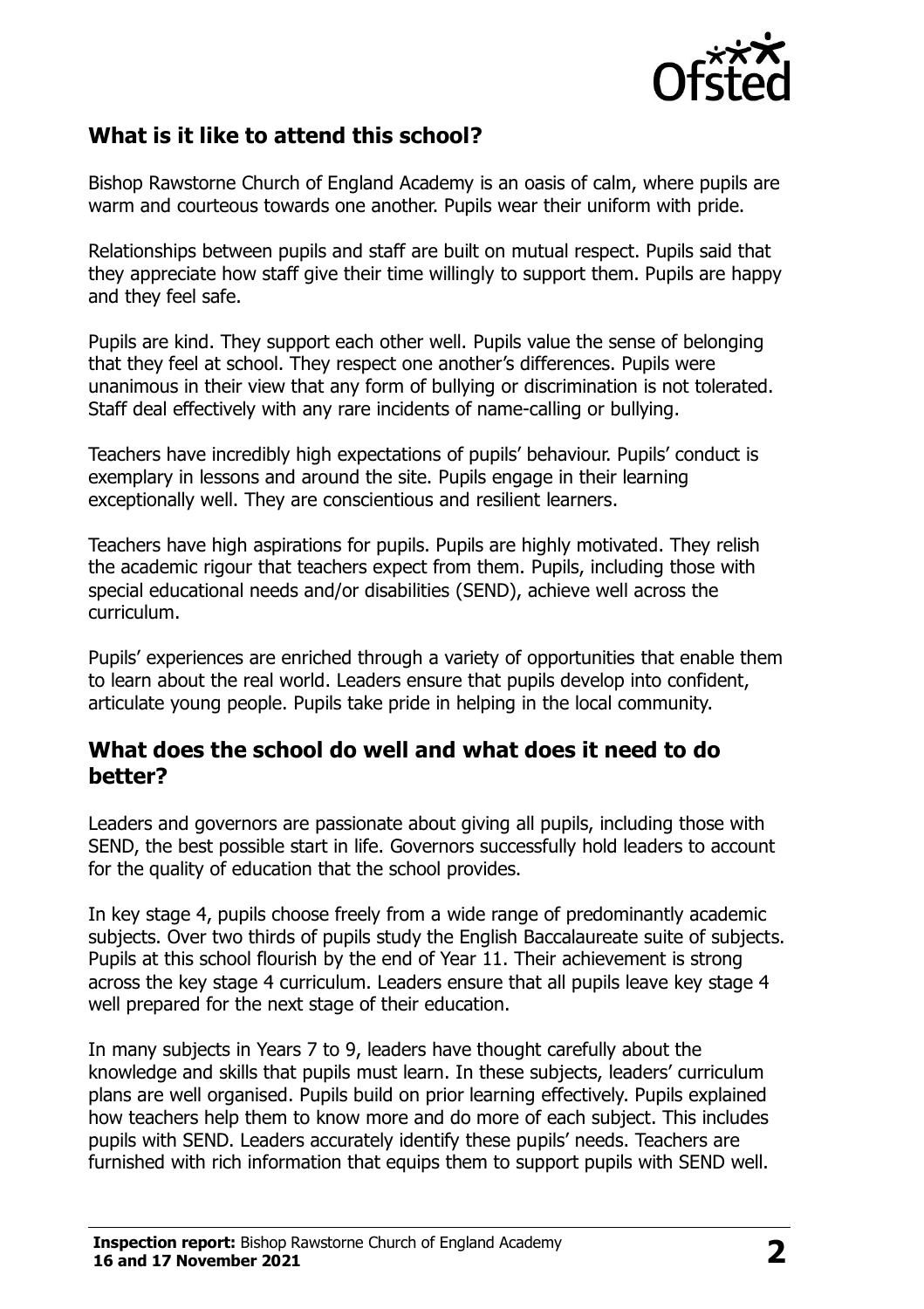

However, in a small number of subjects in key stage 3, leaders have not thought deeply enough about the essential knowledge that pupils must learn. The content of these subject curriculums is not always as ambitious as it should be. As a result, in these subjects, pupils' learning is sometimes unnecessarily hindered. Leaders are fully committed to strengthening the curriculum in key stage 3. They are well on their way with this work. They have secure plans in place to address the remaining weaknesses.

Teachers are typically proficient in selecting activities to help pupils apply new learning to increasingly sophisticated concepts and ideas. Across the curriculum, pupils engage in meaningful debates, which enable teachers to address misconceptions efficiently. Teachers use assessment strategies well to check that pupils have learned the intended curriculum.

Most pupils read avidly and with fluency and confidence. However, a small number of pupils are not as adept at reading. Skilled staff help many of these pupils to catch up quickly. However, while most pupils get the support that they need, leaders' systems do not currently identify where pupils have missing phonics knowledge. Therefore, a small number of pupils who find reading more difficult do not access the curriculum as well as they should.

Pupils' excellent behaviour in lessons and during social times is noteworthy. Their exceptional attitudes to learning pervade all aspects of school life. Pupils attend school regularly.

Leaders are recognised, within the community, for the work that they do to develop pupils' character. Leaders provide pupils with a rich set of cultural experiences to enhance their learning and prepare them for modern life.

Staff are proud to work at the school. They feel respected. Staff appreciate leaders' consideration of their workload. Staff said that the school is well led and managed by leaders and governors.

#### **Safeguarding**

The arrangements for safeguarding are effective.

Leaders ensure that staff understand, and exercise, their safeguarding responsibilities well. Staff are well trained to be alert to the dangers that pupils may face. All staff understand how to report concerns about pupils who may be at risk of harm. They do so in a timely manner.

Leaders manage information about safeguarding concerns appropriately. They work effectively with external partners to ensure that pupils and their families get the help that they need.

Leaders have a secure understanding of what makes pupils feel unsafe. Leaders ensure that these areas are addressed through an effective personal development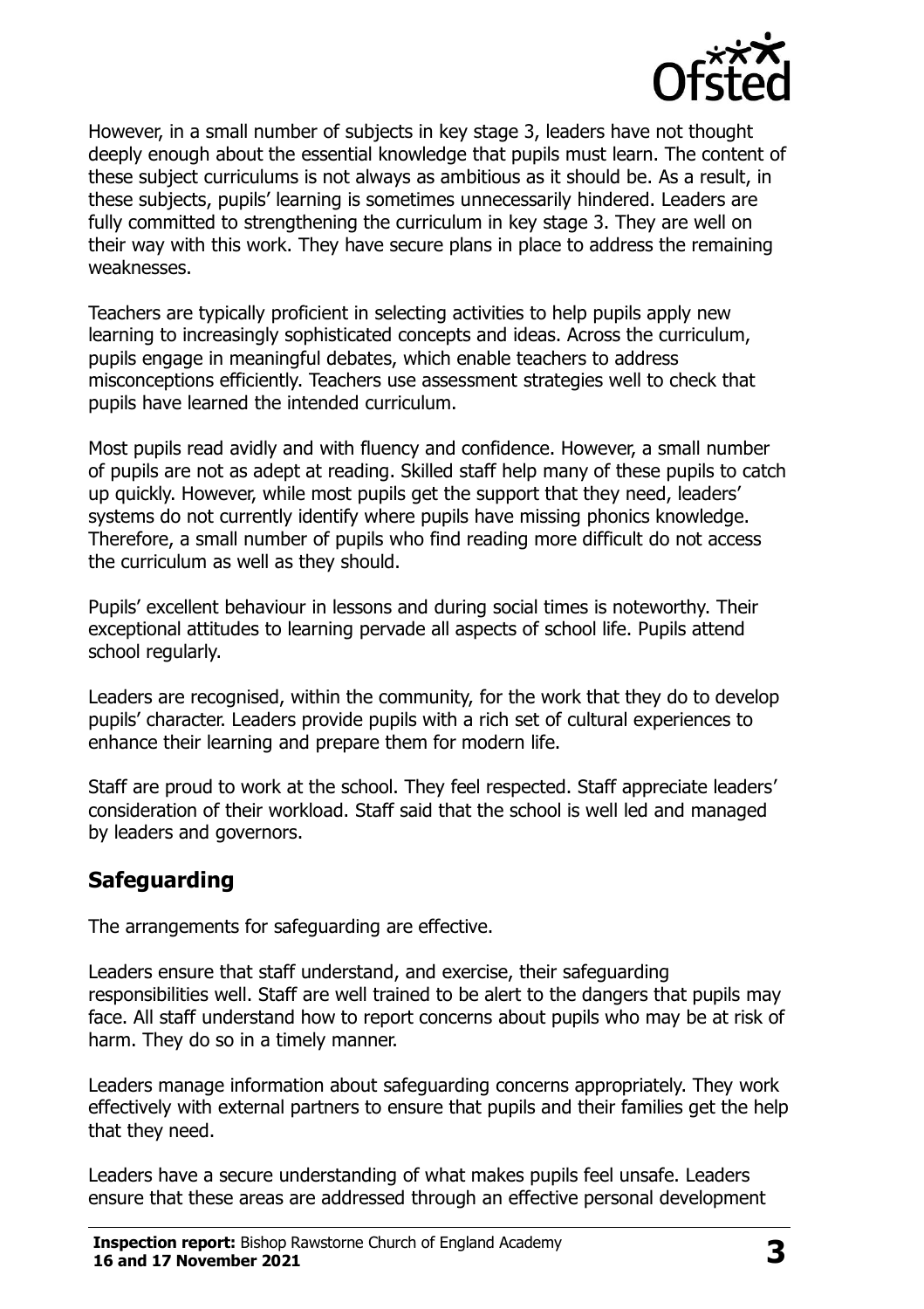

curriculum. Pupils learn about how to keep themselves safe in a variety of situations, including when online.

# **What does the school need to do to improve?**

#### **(Information for the school and appropriate authority)**

- In a small number of subjects in key stage 3, leaders have not thought deeply enough about the most important content that pupils should know and remember. As such, the content of these curriculums is not always suitably ambitious. This hinders how well some pupils learn in these subjects. Leaders should continue to review the curriculum in those remaining subjects that require further development. They must ensure that these plans are in place by November 2022.
- Leaders' systems to check how well pupils are learning to read do not always identify pupils' missing phonics knowledge quickly enough. A small number of pupils are not receiving the support that they need to enable them to catch up quickly with their reading knowledge. Leaders should continue to roll out their plans, so that those pupils who need additional support with their phonics knowledge are identified and supported to catch up quickly with their reading.

The transitional arrangements were used on this inspection to confirm that pupils benefit from a good-quality education.

## **How can I feed back my views?**

You can use [Ofsted Parent View](http://parentview.ofsted.gov.uk/) to give Ofsted your opinion on your child's school, or to find out what other parents and carers think. We use information from Ofsted Parent View when deciding which schools to inspect, when to inspect them and as part of their inspection.

The Department for Education has further quidance on how to complain about a school.

If you are the school and you are not happy with the inspection or the report, you can [complain to Ofsted.](http://www.gov.uk/complain-ofsted-report)

#### **Further information**

You can search for [published performance information](http://www.compare-school-performance.service.gov.uk/) about the school.

In the report, '[disadvantaged pupils](http://www.gov.uk/guidance/pupil-premium-information-for-schools-and-alternative-provision-settings)' refers to those pupils who attract government pupil premium funding: pupils claiming free school meals at any point in the last six years and pupils in care or who left care through adoption or another formal route.

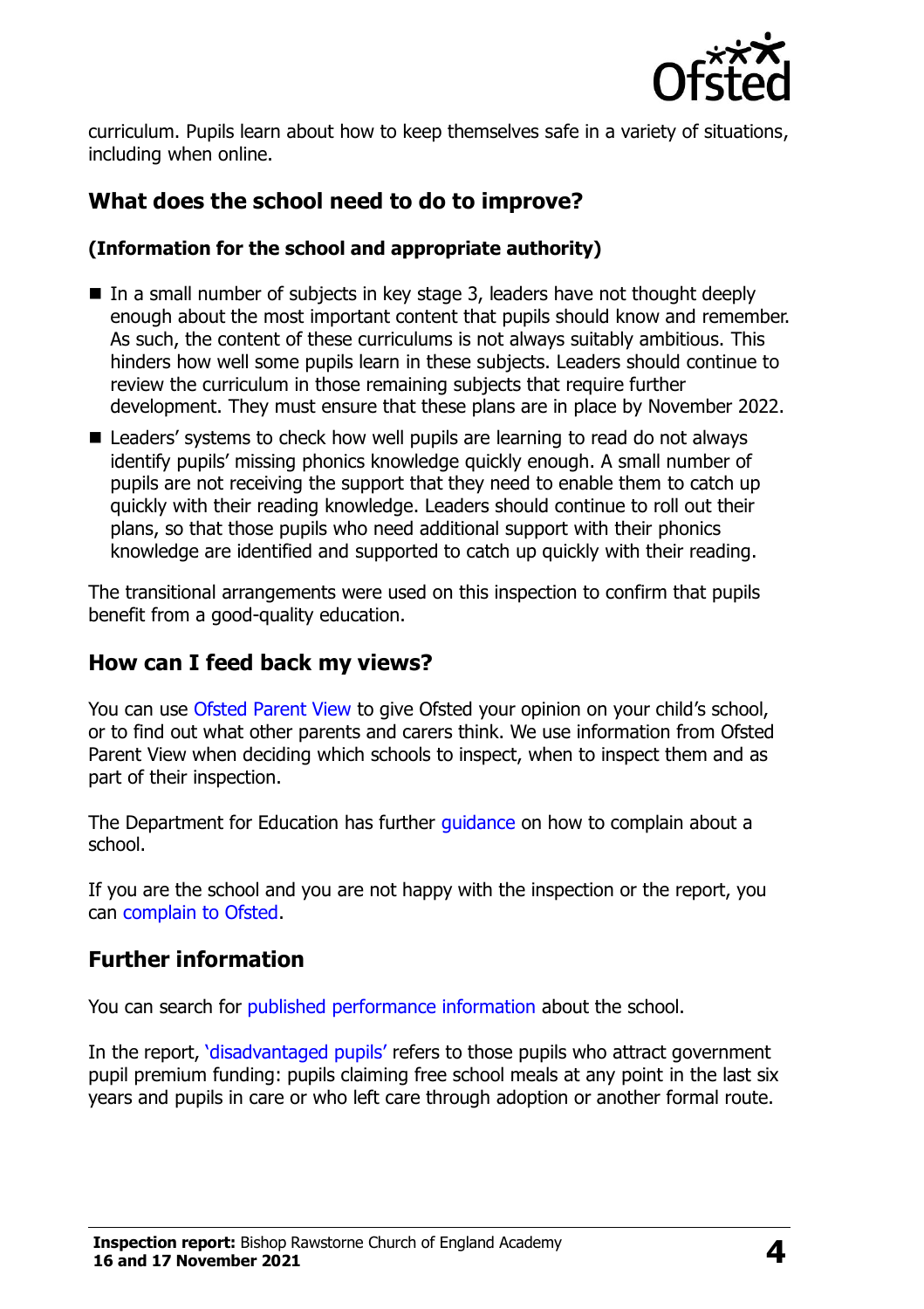

### **School details**

| Unique reference number             | 137296                   |
|-------------------------------------|--------------------------|
| <b>Local authority</b>              | Lancashire               |
| <b>Inspection number</b>            | 10199428                 |
| <b>Type of school</b>               | Secondary                |
| <b>School category</b>              | Academy converter        |
| Age range of pupils                 | 11 to 16                 |
| <b>Gender of pupils</b>             | Mixed                    |
| Number of pupils on the school roll | 964                      |
| <b>Appropriate authority</b>        | Board of trustees        |
| <b>Chair of governing body</b>      | <b>Andrew Marston</b>    |
| <b>Headteacher</b>                  | Paul Cowley              |
| Website                             | www.bishopr.co.uk        |
| Date of previous inspection         | Not previously inspected |

## **Information about this school**

- The school uses no alternative provision.
- The school is part of the Diocese of Blackburn. The school had its most recent section 48 inspection in December 2017.
- The school meets the requirements of the Baker Clause, which requires schools to provide pupils in Years 8 to 13 with information about approved technical education qualifications and apprenticeships.

## **Information about this inspection**

The inspectors carried out this inspection under section 5 of the Education Act 2005.

- This was the first routine inspection that the school received since the COVID-19 pandemic began. Inspectors discussed the impact of the pandemic with school leaders and have taken that into account in their evaluation of the school.
- Inspectors met with the headteacher, the senior leadership team, middle leaders and a range of teaching and support staff. An inspector spoke with the chair of governors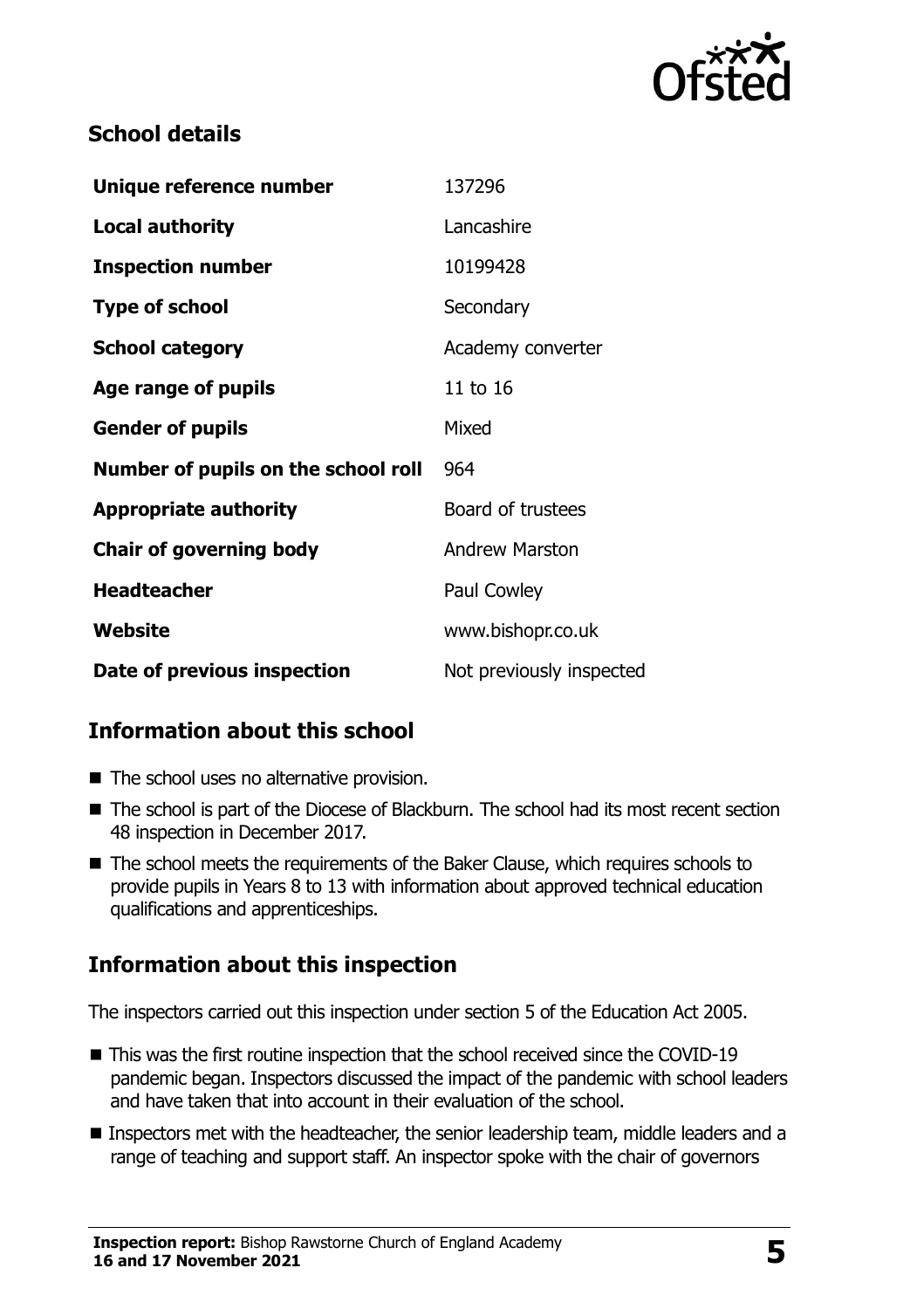

and nine members of the local governing body. An inspector also spoke with the school improvement partner and two representatives of the Diocese of Blackburn.

- As part of this inspection, inspectors carried out deep dives in English, mathematics, history, modern foreign languages and physical education. Inspectors met with subject leaders, looked at curriculum plans, visited some lessons, looked at pupils' work and spoke with pupils and teachers.
- Inspectors met with groups of pupils from Years 7 to 11. Inspectors also observed breaktimes and lunchtimes.
- Inspectors checked the school's safeguarding procedures and the checks made on staff. Inspectors met with leaders, staff and pupils to evaluate the culture of safeguarding.
- Inspectors reviewed a range of documentation, including that relating to safeguarding, the school development plans, self-evaluation documents, curriculum plans, minutes from meetings of the governing body, and behaviour and attendance records.
- Inspectors considered the responses to Ofsted's online questionnaire for staff and the 512 responses to Ofsted's online questionnaire for pupils. Inspectors also considered the views of the 438 parents and carers who responded to Ofsted's online survey, Parent View. This included the 435 comments received via the free-text facility.

#### **Inspection team**

| Rachel Goodwin, lead inspector | Her Majesty's Inspector |
|--------------------------------|-------------------------|
| Dympna Woods                   | Ofsted Inspector        |
| Sheldon Logue                  | Ofsted Inspector        |
| Colin Bell                     | Ofsted Inspector        |